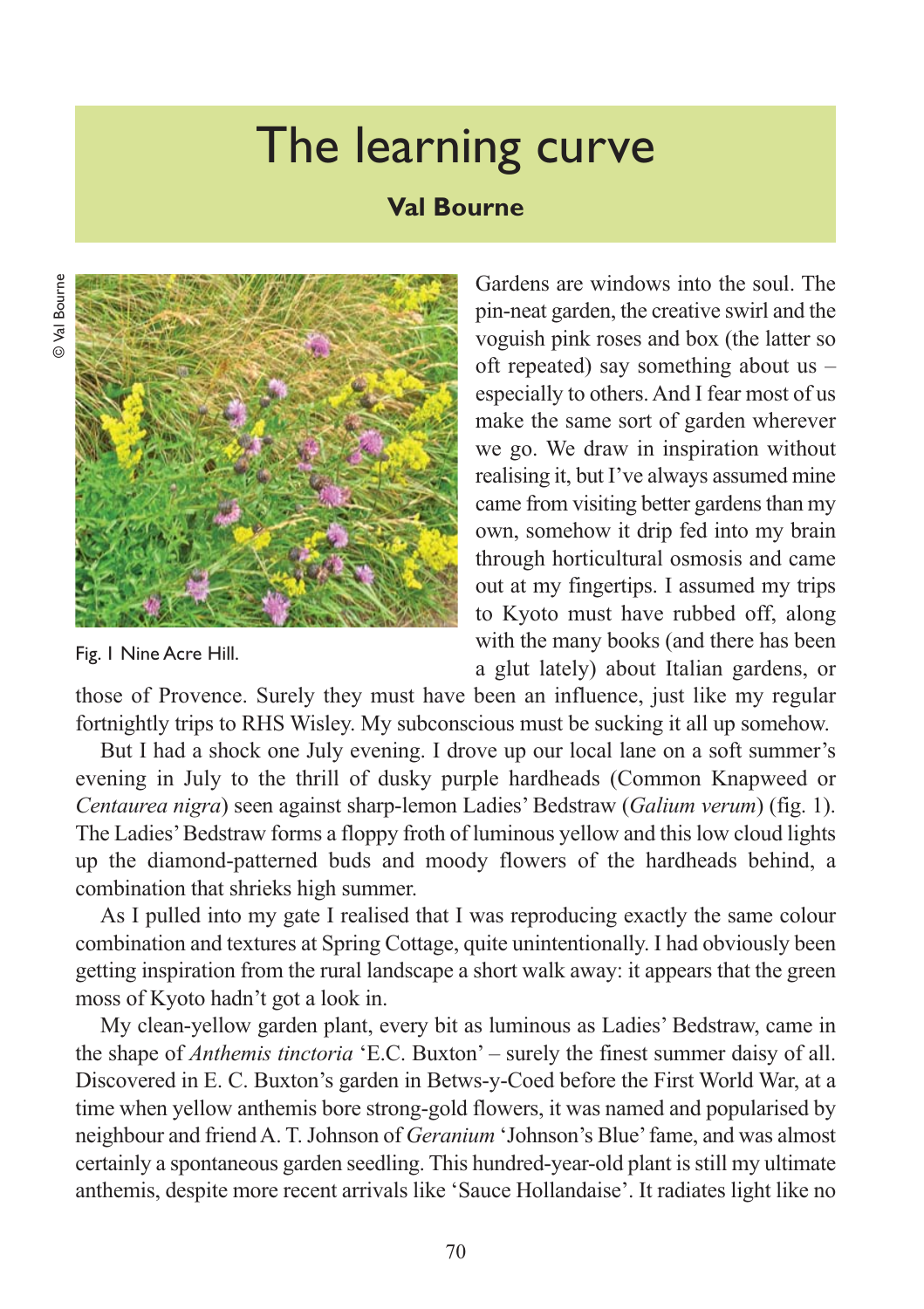other and the daisies are larger than most and they swoon so effectively at dawn and dusk by dropping their petals to half mast. I always puzzle how such a sun-loving plant thrived under the rain-filled skies of North Wales – nine times out of ten whenever I passed that way (fetching and carrying my daughter Fran from Bangor University) it was raining.

Reinforcing the yellow of the anthemis, close by are the large saucers of an upright lemon oenothera, or evening primrose, from John Hoyland's Pioneer Plants. I've never known the name or seen it anywhere else. Its two-inch saucers, born on long tubes, twist up after a day to soft apricot. It's sterile, so this fading beauty has to be raised from cuttings, although my original plant has survived freezing winters, something Cold Aston majors in.



Fig. 2 A satisfying though accidental combination of echinaceas, *Pennisetum orientale* 'Karley Rose' and *Selinum wallichianum*.

The dusky reds and purples reminiscent of

the hardheads are provided by *Penstemon* 'Andenken an Friedrich Hahn' (syn. 'Garnet'), the purple-tailed *Teucrium hircanicum*, the dark buds of *Origanum laevigatum* 'Herrenhausen' and the drumstick bobbles of *Allium sphaerocephalon*. They persist throughout summer into autumn, inky flashes of colour.

The fading evening light also picked up the hint of yellow flowers on a lovely silverleaved plant with filigree foliage – *Artemisia absinthium* 'Lambrook Mist' (and not 'Lambrook Silver' – I had both, but lost one). 'Lambrook Mist' was named by Andrew Norton, who owned Margery Fish's Somerset garden in the 1990s. It has less divided foliage than 'Lambrook Silver' and it's easier to keep. Take cuttings of both in July. The floppy spike of silver-white buds, showing a merest hint of yellow, shared the same frothy texture of the bedstraw. The stems had placed themselves among an excellent red achillea called 'Summerwine'. Nearby, another achillea, *A. millefolium* 'Red Velvet', seems to look exactly the same. It was apparently selected from 'Summerwine' as better. In the dusk this combination is stunning.

A chilleas add structure to my chaotic swirl with their level-headed flowers and strong stems. I use plenty up the drive, but the wild form of *A. millefolium*, or yarrow, is a great nuisance here. I have to allow it to flower before I can pull it out with certainty. Otherwise I might pull out 'Martina' and then I would miss her green-tinted yellow flowers that appear in such profusion in June, although I do wish she were stiffer stemmed. Ernst Pagel's 'Walther Funcke', a marmalade-orange achillea with a paler eye, endures here from year to year and is one of the finest for keeping its colour.